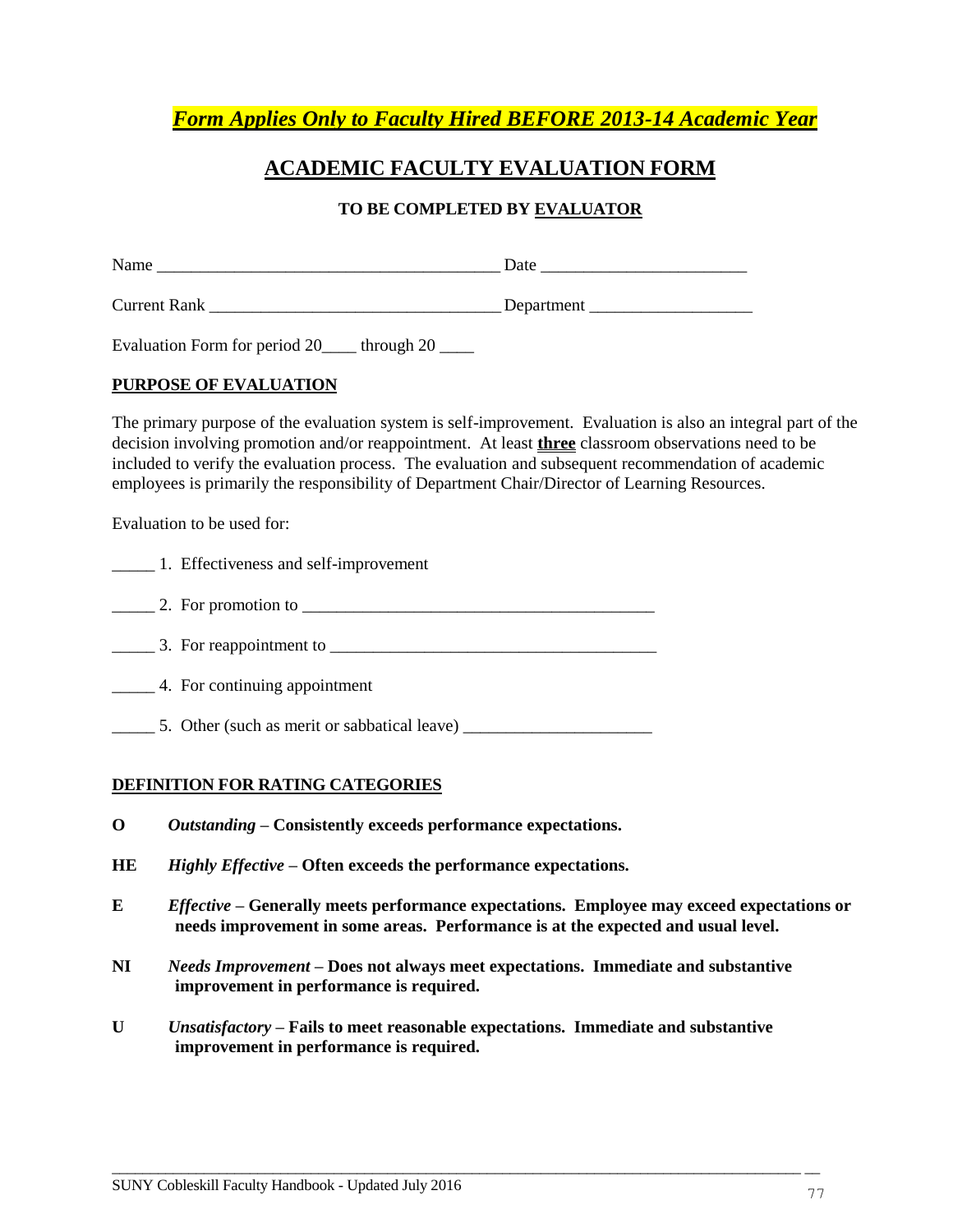| <b>Cobleskill Academic Employment History</b>                                        |      |
|--------------------------------------------------------------------------------------|------|
|                                                                                      |      |
|                                                                                      |      |
| <b>Other Full Time Experience</b>                                                    |      |
| Name of Institution $\frac{1}{\sqrt{2\pi}}$                                          |      |
|                                                                                      |      |
|                                                                                      |      |
| Cobleskill Academic Reappointment Dates:<br>Cobleskill Academic Reappointment Dates: |      |
| <b>Interruptions in Cobleskill Service</b>                                           |      |
|                                                                                      |      |
|                                                                                      |      |
| <b>Promotions</b>                                                                    |      |
| To Assistant Professor/Senior Assistant Librarian                                    |      |
| To Associate Professor/Associate Librarian                                           |      |
| To Professor/Librarian                                                               |      |
|                                                                                      |      |
| Signature                                                                            |      |
| Applicant                                                                            | Date |
| Signature<br><b>Evaluator and Title</b>                                              | Date |
|                                                                                      |      |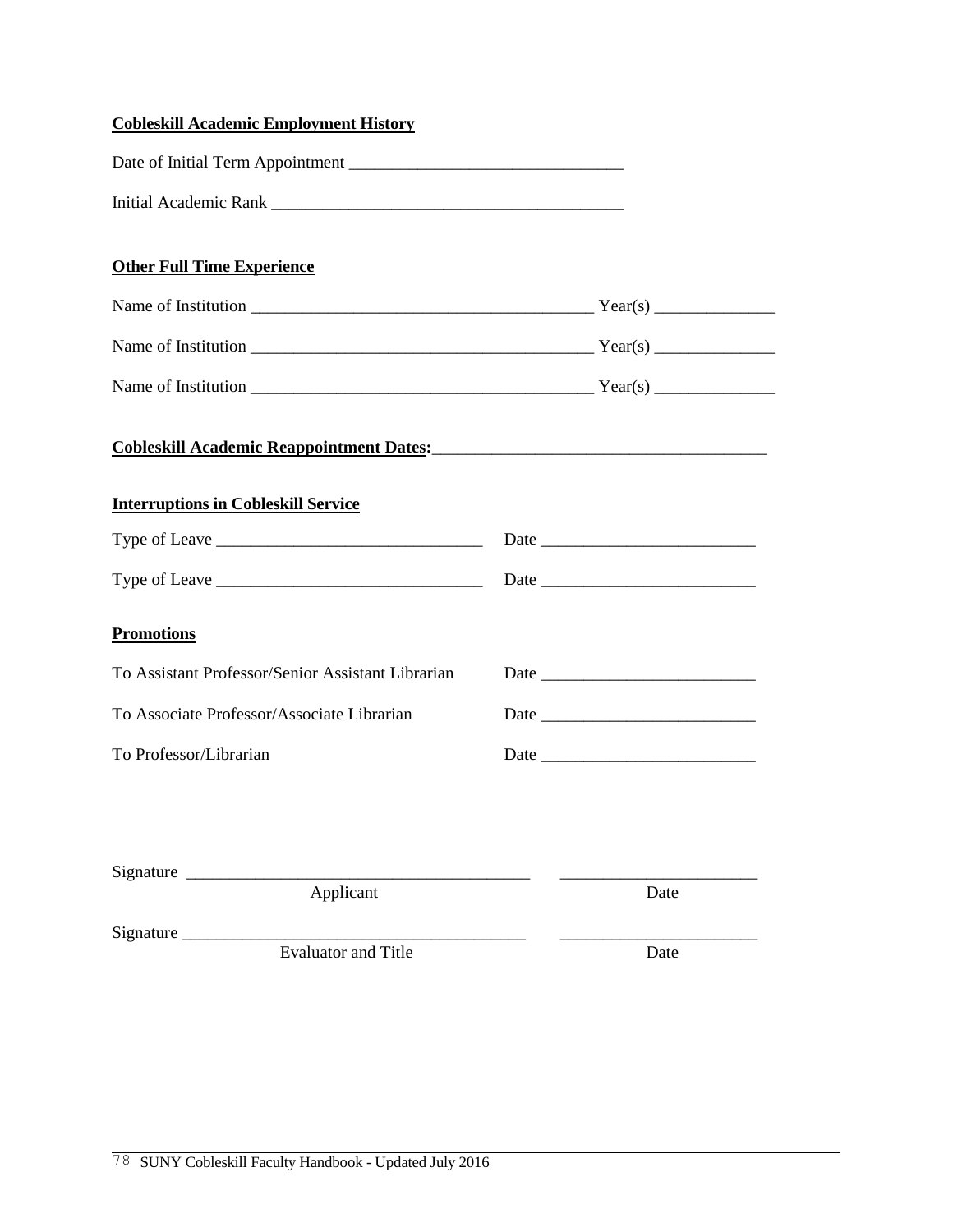## *Performance Category #1 – Effectiveness in Teaching*

An academic employee must consistently demonstrate outstanding or highly effective achievement in **over half** of the criteria listed in this category to be recommended for promotion/reappointment. You may refer to the faculty handbook for some examples of evidence to include in the documentation. Because many people review this document, please write specific comments in the narrative of each item for **Category #1** that will help the reviewers make an informed recommendation.

A. Long and short-term organization and preparation:

 $O \_$  HE  $\_$  E  $\_$  NI  $\_$  U

Narrative:

B. Use of teaching techniques appropriate to objectives and circumstances:

 $O \_$  HE  $\_$  E  $\_$  NI  $\_$  U

Narrative:

C. Evaluation of student academic performance as noted by grading policies, adoption of various teaching methods, meeting learning needs of students. Refer to classroom observation form.

 $\overline{\phantom{a}}$  , and the contribution of the contribution of the contribution of the contribution of the contribution of the contribution of the contribution of the contribution of the contribution of the contribution of the

 $O \_$  HE  $\_$  E  $\_$  NI  $\_$  U

Narrative: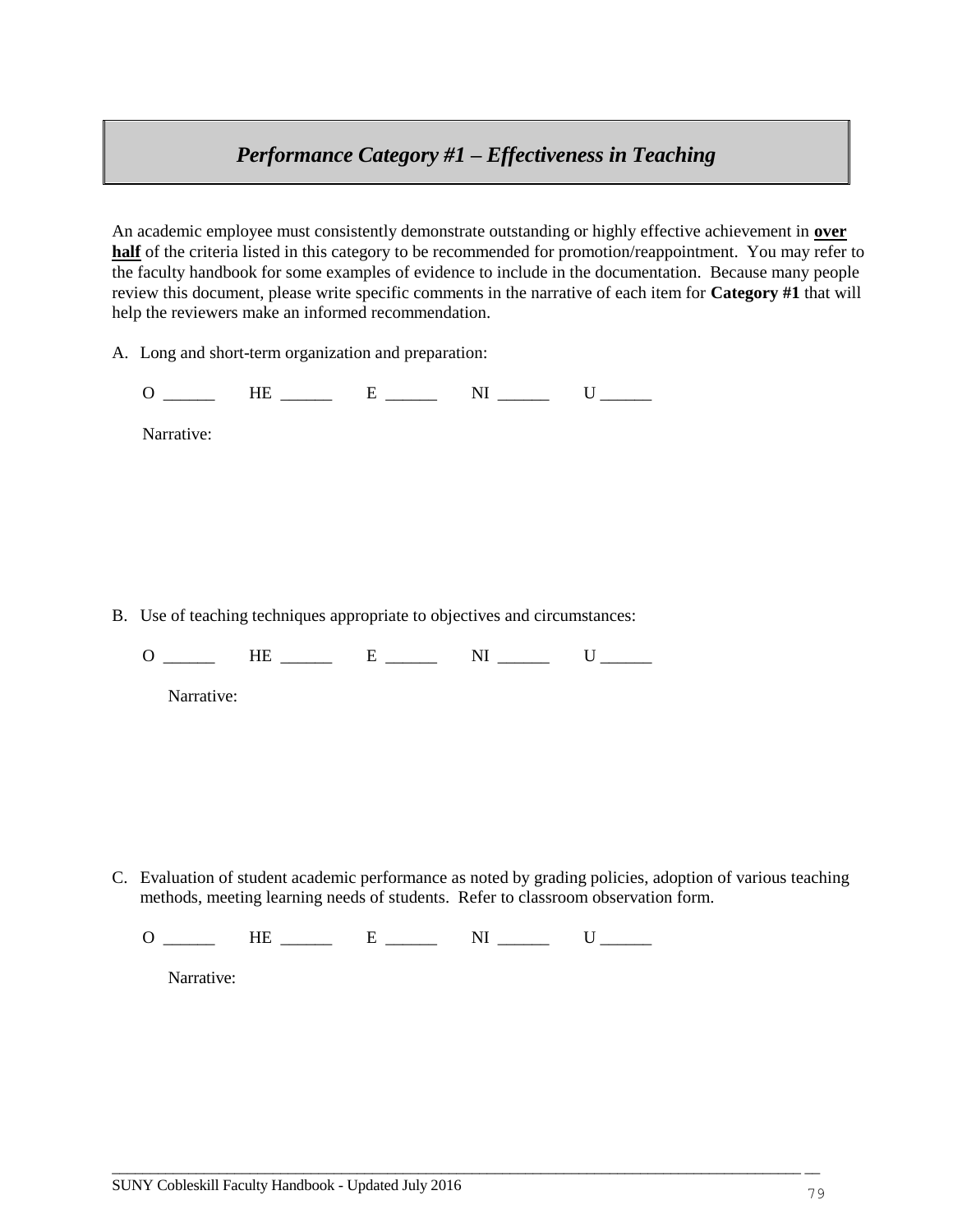D. Availability to assist students on individual basis:

 $O \_$  HE  $\_$  E  $\_$  NI  $\_$  U Narrative:

E. Definition and clarification of goals, objectives, and policies in academic/work responsibilities:

 $O \_$  HE  $\_$  E  $\_$  NI  $\_$  U

| Narrative: |
|------------|
|            |

F. Promotion of a stimulating environment for learning:

 $O \_$  HE  $\_$  E  $\_$  NI  $\_$  U

Narrative:

G. Selection, integration, and adoption of available resources:

 $O \_$  HE  $\_$  E  $\_$  NI  $\_$  U

Narrative: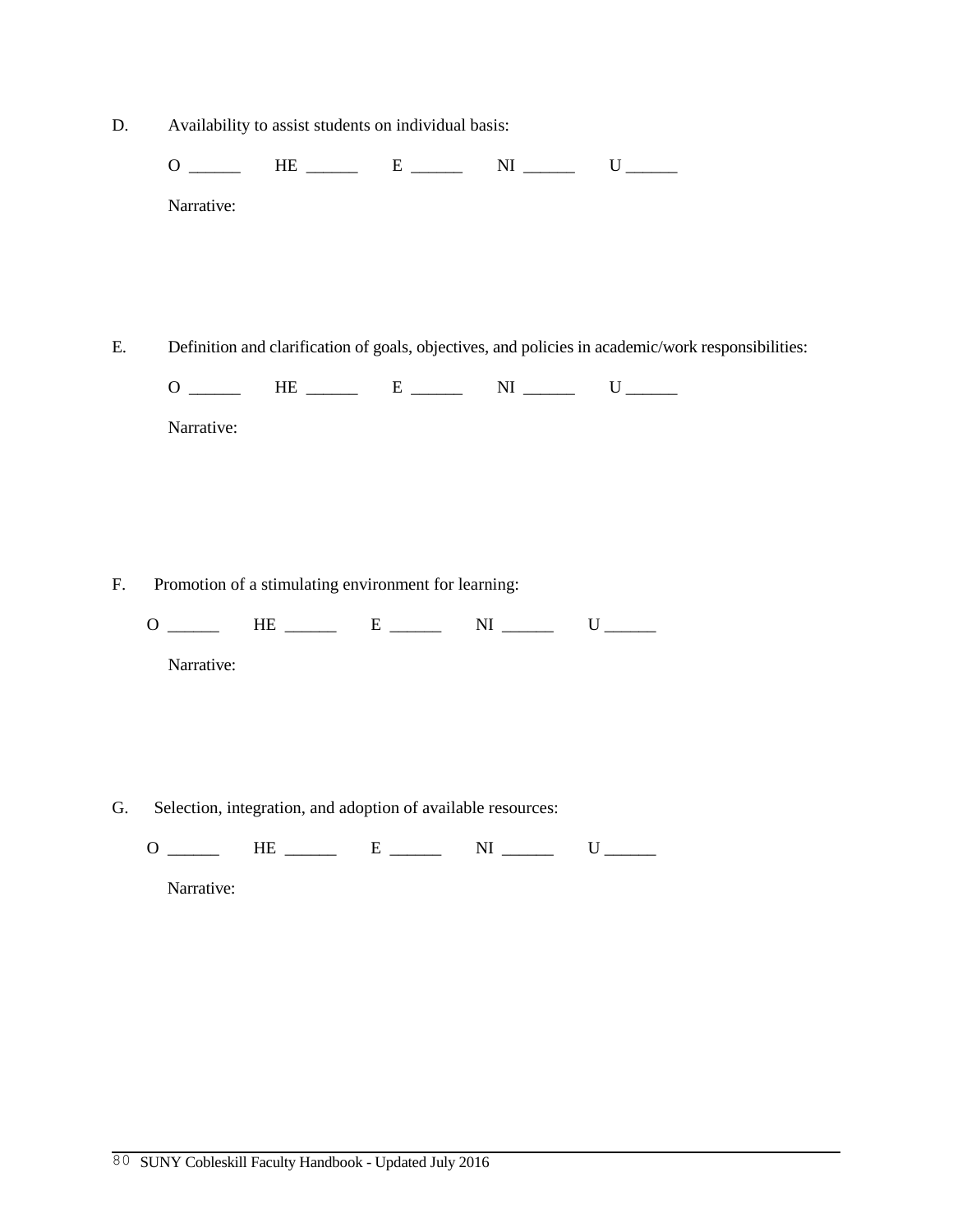H. Academic advisement:

 $O \_$  HE  $\_$  E  $\_$  NI  $\_$  U Narrative:

I. Subject matter knowledge within field of specialization:

 $O \_$  HE  $\_$  E  $\_$  NI  $\_$  U

Narrative:

#### *Summary Statement - Include Strengths and Areas for Improvement*

This faculty member was observed in his/her classroom on the following dates:

| Date                                                                                                                                                                                                                           |  |
|--------------------------------------------------------------------------------------------------------------------------------------------------------------------------------------------------------------------------------|--|
| Date experience and the state of the state of the state of the state of the state of the state of the state of the state of the state of the state of the state of the state of the state of the state of the state of the sta |  |
|                                                                                                                                                                                                                                |  |

The attached Classroom Observation Forms were reviewed with the faculty member.

|                              |             | Highly    |           | Needs       |                |
|------------------------------|-------------|-----------|-----------|-------------|----------------|
| <b>Circle the Overall</b>    | Outstanding | Effective | Effective | Improvement | Unsatisfactory |
| <b>Rating for Category 1</b> |             | ΗE        |           |             |                |

 $\overline{\phantom{a}}$  , and the contribution of the contribution of the contribution of the contribution of the contribution of the contribution of the contribution of the contribution of the contribution of the contribution of the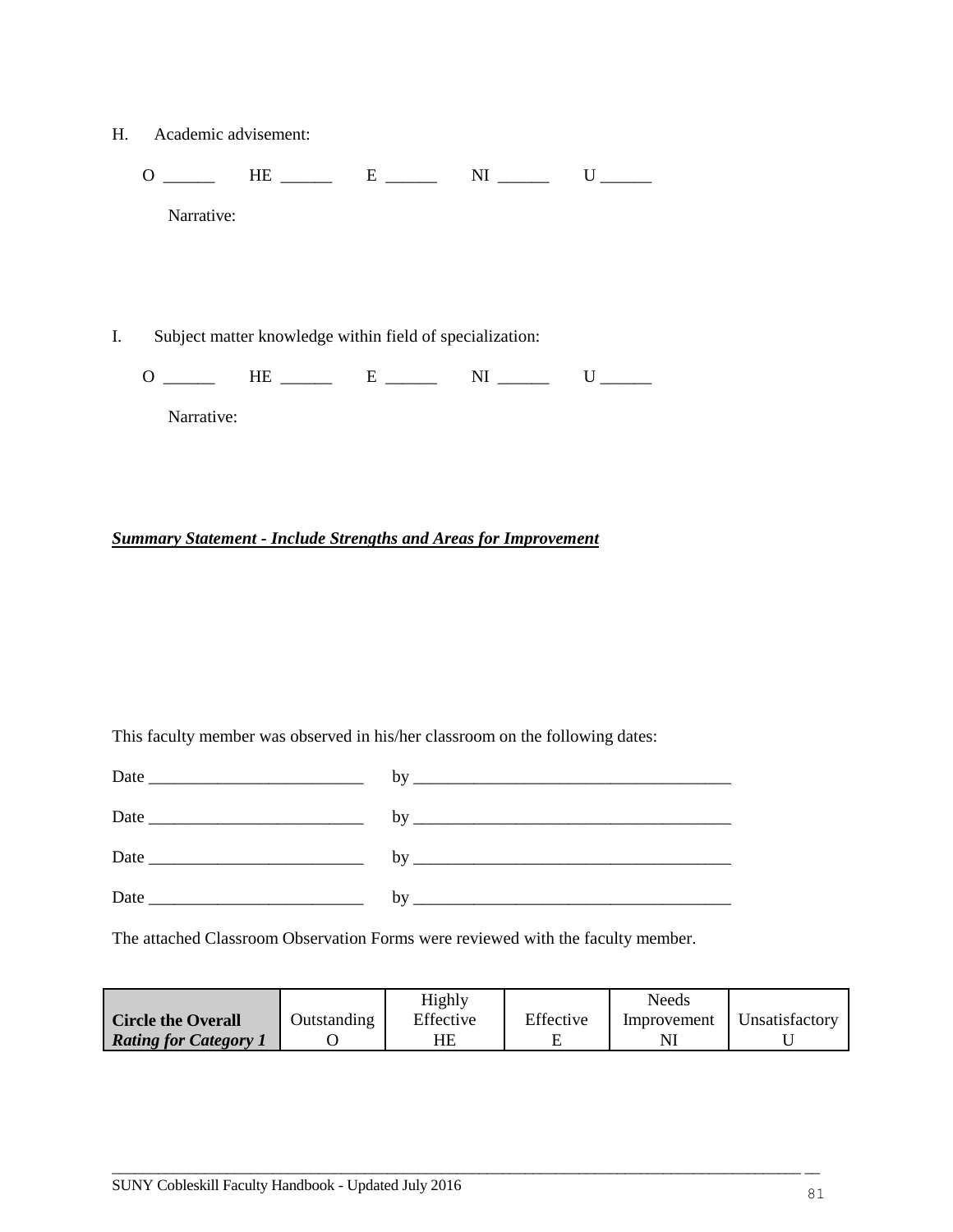# *Performance Category #2 – Professional Growth*

### TO BE COMPLETED BY EVALUATOR

Substantial professional growth achievement must be demonstrated to be recommended for promotion/reappointment. Criteria listed under this category serve as guidelines. Substantial can be defined as evidence of growth in at least three (3) of the eleven (11) areas listed below including "other".

| A. formal academic work                                                               | G. formal research projects                                                                                                                                                                                                   |
|---------------------------------------------------------------------------------------|-------------------------------------------------------------------------------------------------------------------------------------------------------------------------------------------------------------------------------|
| B. workshops, seminars, and<br>other educational experiences                          | H. honors, awards, licenses                                                                                                                                                                                                   |
|                                                                                       | I. work/consultation experience                                                                                                                                                                                               |
| C. informal/independent academic<br>work including reading, study,<br>project, travel | J. artistic performance and<br>exhibitions                                                                                                                                                                                    |
| D. sabbatical leave activities                                                        | K. grants (personal/academic)                                                                                                                                                                                                 |
| E. professional associations                                                          | L. other that the contract of the contract of the contract of the contract of the contract of the contract of the contract of the contract of the contract of the contract of the contract of the contract of the contract of |
| F. professional writing                                                               |                                                                                                                                                                                                                               |

#### **Summary Statement – Include Strengths and Areas for Improvement**

|                              |             | Highly    |           | Needs       |                |
|------------------------------|-------------|-----------|-----------|-------------|----------------|
| <b>Circle the Overall</b>    | Outstanding | Effective | Effective | Improvement | Unsatisfactory |
| <b>Rating for Category 2</b> |             | HE        |           |             |                |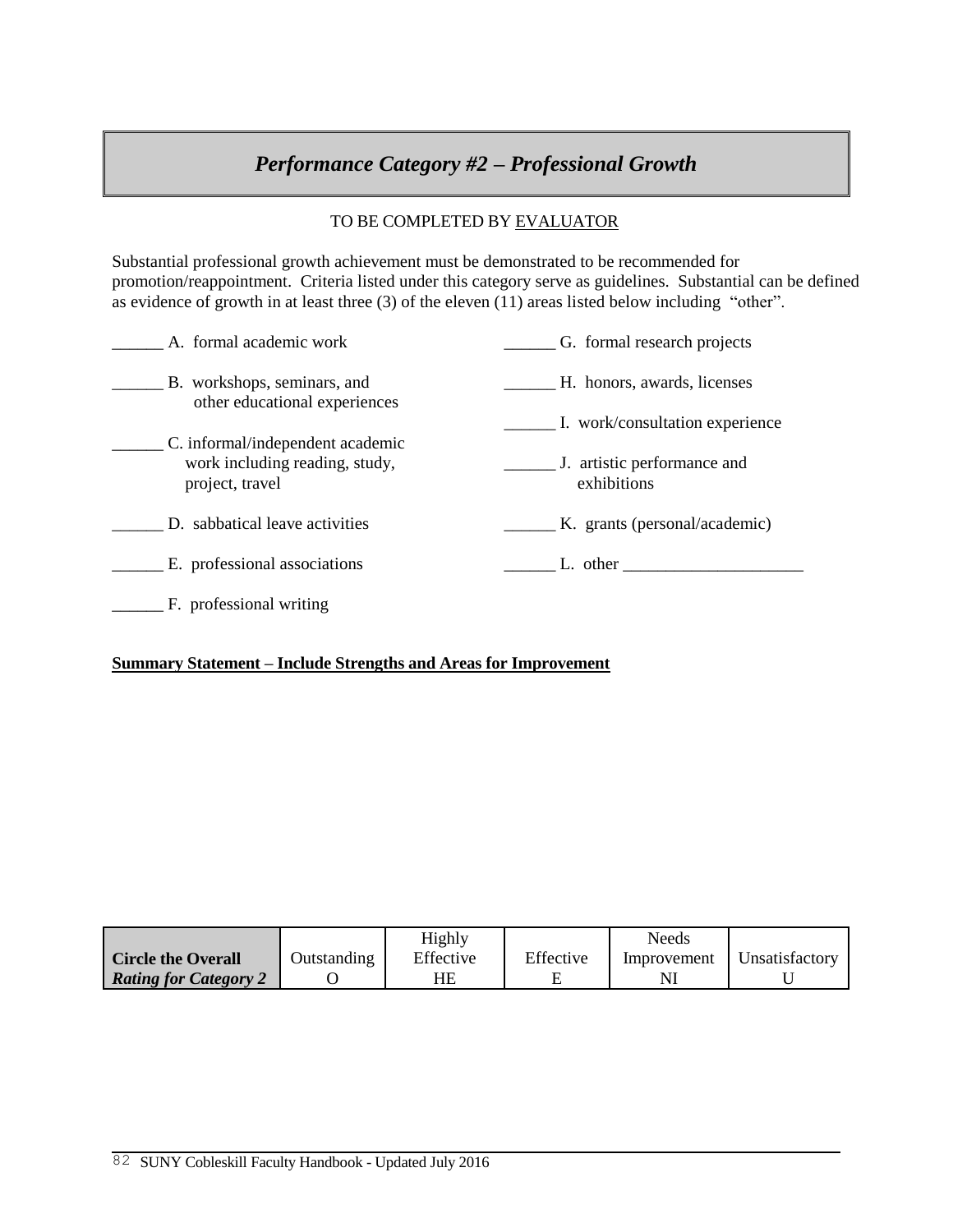# *Performance Category #3 – Professional Service*

### **TO BE COMPLETED BY EVALUATOR**

Substantial professional service achievement must be demonstrated to be recommended for promotion/reappointment. Substantial can be defined by extensive evidence of professional service in any one area or a moderate amount in two or more of the areas listed below:

A. Department committees and service

#### B. College service:

- \_\_\_\_ 1. Faculty Governance offices held, committees, and service
- \_\_\_\_ 2. UUP offices held, committees and service
- **\_\_\_\_\_** 3. Service with student groups
- \_\_\_\_ 4. Other college service
- \_\_\_\_\_\_ C. University service (SUNY–wide)
- \_\_\_\_\_\_ D. Community service
- \_\_\_\_\_\_ E. Grants
- **The EXECUTE EXECUTE EXECUTE EXECUTE EXECUTE EXECUTE EXECUTE EXECUTE EXECUTE EXECUTE EXECUTE EXECUTE EXECUTE E**

#### *Summary Statement*

Summary statement should clearly indicate individual responsibilities and/or role for offices, committees, and student groups. Include strengths and areas for improvement.

|                              |             | Highly    |           | Needs       |                |
|------------------------------|-------------|-----------|-----------|-------------|----------------|
| <b>Circle the Overall</b>    | Outstanding | Effective | Effective | Improvement | Unsatisfactory |
| <b>Rating for Category 3</b> |             | ΗE        |           |             |                |

 $\overline{\phantom{a}}$  , and the contribution of the contribution of the contribution of the contribution of the contribution of the contribution of the contribution of the contribution of the contribution of the contribution of the